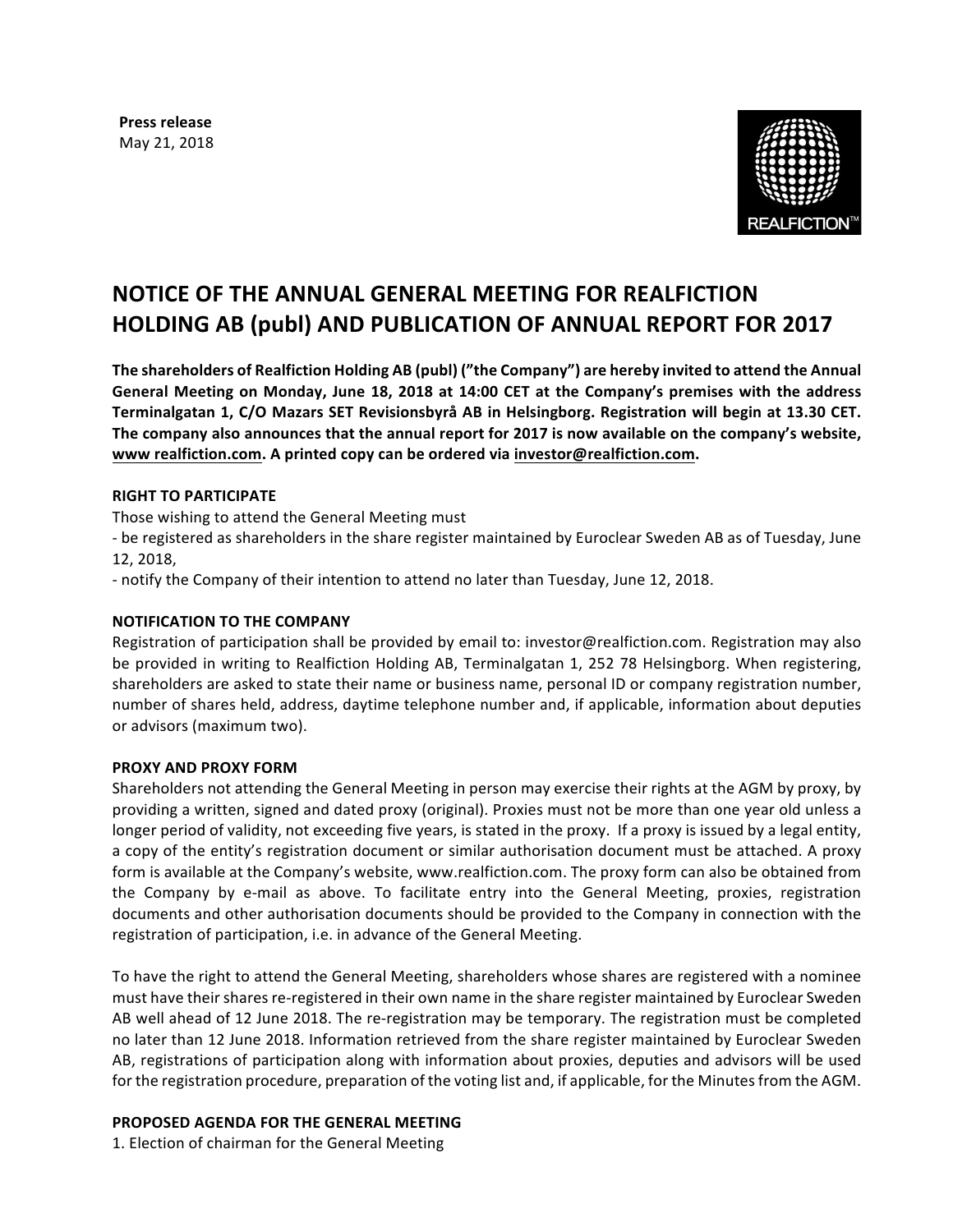2. Preparation and approval of the voting list

3. Approval of the agenda

4. Election of one or two persons to verify the minutes

5. Determination of whether the General Meeting was duly convened

6. Presentation of the annual report and the auditor's report as well as the consolidated financial statements

and auditor's report for the Group

7. Resolutions on

a) adoption of the income statement and balance sheet as well as the consolidated income statement and consolidated balance sheet

b) appropriation of the Company's earnings according to the adopted balance sheet

c) discharging the members of the Board of Directors and the CEO from liability vis-à-vis the Company

8. Resolution on fees payable to the Board members and the auditor

9. Election of Board members, Chairman of the Board and auditor

10. Resolution on authorization for the board of directors regarding new issues

11. A.O.B. to come before the Meeting in accordance with the Company's Articles of Association or the Companies Act

12. Conclusion of the General Meeting

After the conclusion of the AGM, the Company's Management will give a presentation of Realfiction and its operations. In connection therewith, attending shareholders will have the opportunity to ask questions.

## **PROPOSALS**

## **ELECTION OF CHAIRMAN FOR THE GENERAL MEETING (Item 1)**

The Nomination Committee proposes that Asa Hansdotter be elected as chairman of the meeting.

## **RESOLUTIONS ON APPROPRIATION OF THE COMPANY'S EARNINGS ACCORDING TO THE ADOPTED BALANCE SHEET (Item 7 b)**

The Board of Directors and the CEO propose that no dividend be paid to the shareholders for the financial year 2017, and that the loss for the year be carried forward.

## **RESOLUTION ON FEES PAYABLE TO THE BOARD MEMBERS AND THE AUDITOR (Item 8)**

The Nomination Committee proposes that fees paid to the Board members shall amount to DKR 75.000 per year and for the Chairman of the Board DKR 150.000 per year. Fees are only payable to Board members not employed by the Company. The Nomination Committee furthermore proposes that fees to the auditor be paid in accordance with approved invoices.

## **ELECTION OF BOARD MEMBERS, CHAIRMAN OF THE BOARD AND AUDITOR (Item 9)**

The Nomination Committee proposes the re-election of Board members Søren Jonas Bruun, Peter Max, Clas Dyrholm and Peter Simonsen as well as the election of Peter Bugge Johansen as a new board member. It is furthermore proposed that Michael Kjær be re-elected as Chairman of the Board. Finally, the Nomination Committee proposes the re-election of the registered accountancy firm Mazars SET Revisionsbyrå AB, who has notified that Bengt Ekenberg will remain chief auditor.

## **RESOLUTION ON AUTHORIZATION FOR THE BOARD OF DIRECTORS REGARDING NEW ISSUES (Item 10)**

The board of directors proposes that the annual general meeting resolves to authorize the board of directors to, at one or several occasions, during the time up until the next annual general meeting, with or without deviation from the shareholders' preferential rights, resolve to issue shares and/or convertibles.

A new issue should be able to be made with or without provisions regarding contribution in kind, set-off or other conditions.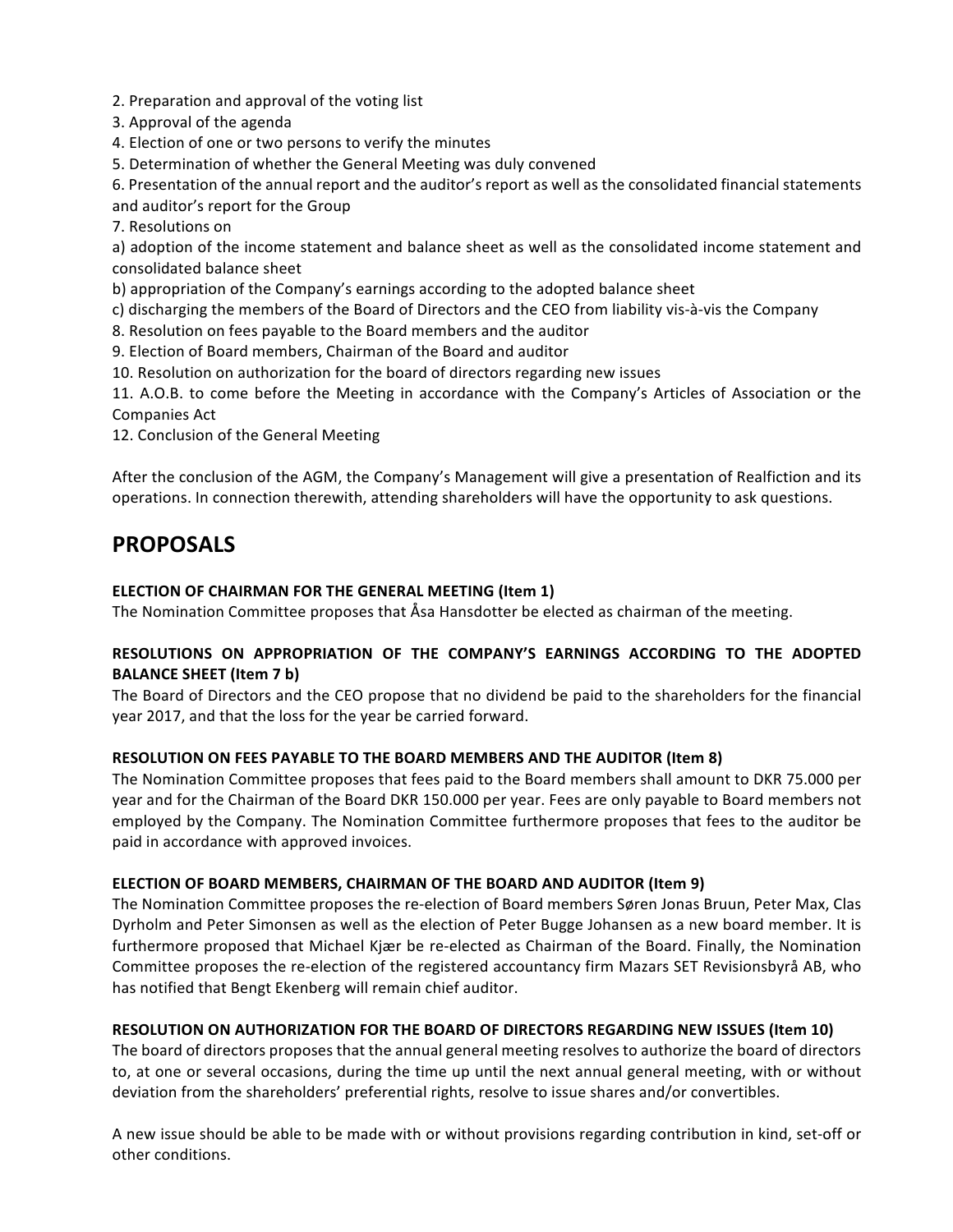In case the authorization is used for a new issue of shares, the total number of shares that may be issued shall not exceed 1 744 970 shares, corresponding to 15 percent of the total number of existing shares in the company at the time of the annual general meeting and the subscription price shall be on market terms (subject to customary new issue discount, as applicable). The purpose of the authorization as regards new issues of shares is to be able to source working capital, to be able to execute and finance acquisitions of companies as well as to enable new issues to industrial partners within the framework of partnerships and alliances.

Upon full utilization of the authorization, a maximum of 1 744 970 shares will be issued or alternatively be issued upon conversion, which corresponds to a total dilution effect of approximately 13 percent.

The company's CEO shall be authorized to make such minor formal adjustments of the resolution as might be necessary in connection with registration with the Swedish Companies Registration Office.

## ANY OTHER BUSINESS TO COME BEFORE THE MEETING IN ACCORDANCE WITH THE COMPANY'S ARTICLES **OF ASSOCIATION OR THE COMPANIES ACT (Item 11)**

As of the date of publication of this notice, no such business has been submitted to the Company.

## **DOCUMENTS**

The Company's Annual Report for the accounting year 2017, the auditor's report for the same period and the proxy form for the AGM will be available on the Company's website (www.realfiction.com) no later than 28 May. All documents will also be available at the Company, Terminalgatan 1, C/O Mazars SET Revisionsbyrå AB in Helsingborg, and will be sent to the shareholders who so request and provide their postal address. The documents will also be available at the AGM.

#### **NUMBER OF SHARES AND VOTES**

The total number of shares and votes in the Company as of the issue date for the notice is 11 633 135. As of the same date, the Company is holding no shares in treasury.

#### **INFORMATION AT THE AGM**

The Board of Directors and the CEO must, at the request of any of the shareholders and if the Board deems it possible without causing material harm to the Company, provide information at the General Meeting on circumstances that may impact the assessment of an item on the agenda, circumstances that may impact the assessment of the Company's or a subsidiary's financial situation, the consolidated financial statements and the Company's relationship with other Group companies. Shareholders wishing to submit questions in advance may do so to the Company's email address: investor@realfiction.com.

Helsingborg, May 2018 The Board of Directors of Realfiction Holding AB (publ)

## For more information about Realfiction Holding AB, please contact:

Clas Dyrholm, founder and CEO Telephone: +45 25 22 32 81 Email: clas@realfiction.com www.realfiction.com 

#### **Certified Adviser**

Sedermera Fondkommission is the company's Certified Adviser.